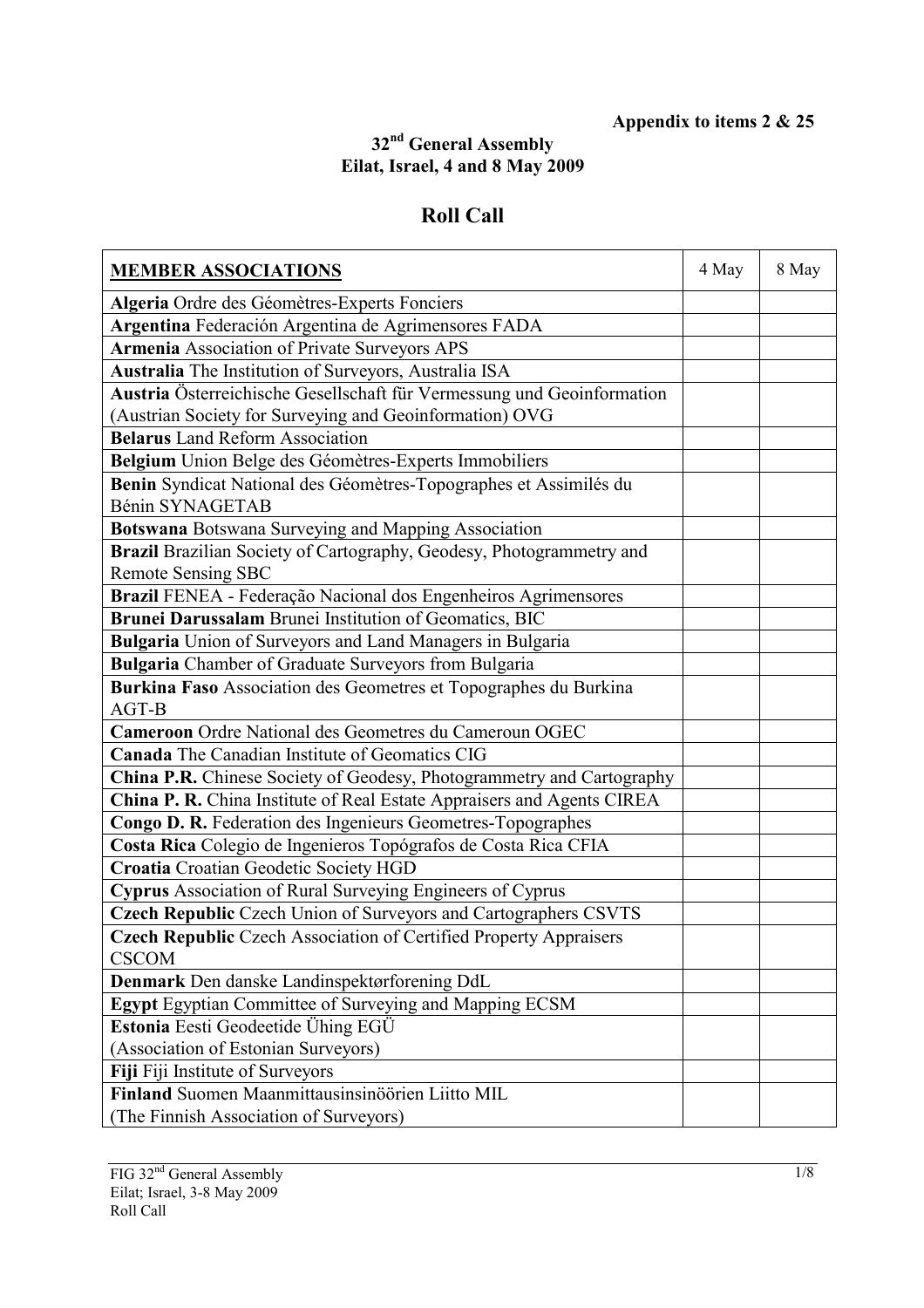| Finland Maanmittausalan ammattikorkeakoulu- ja opistoteknisten Liitto   |
|-------------------------------------------------------------------------|
| <b>MAKLI</b> ry                                                         |
| France Ordre des Géomètres-Experts OGE                                  |
| France Association Française de Topographie AFT                         |
| Georgia Society of Professionals of Land Information Technologies SPLIT |
| Germany DVW - Deutscher Verein für Vermessungswesen - Gesellschaft      |
| für Geodäsie, Geoinformation und Landmanagement                         |
| <b>Ghana</b> Ghana Institution of Surveyors GhIS                        |
| <b>Greece Technical Chamber of Greece TEE</b>                           |
| Greece Hellenic Association of Rural and Surveying Engineers HARSE      |
| Hong Kong SAR, China The Hong Kong Institute of Surveyors HKIS          |
| Hong Kong SAR, China The Hong Kong Institution of Engineering           |
| <b>Surveyors HKInstES</b>                                               |
| Hungary Magyar Földméresi, Térképészeti és Távérzkelési Társaság        |
| <b>MFTTT</b>                                                            |
| Indonesia Ikatan Surveyor Indonesia ISI                                 |
| Iran, Islamic Republic Iranian Society of Surveyors ISS                 |
| <b>Ireland</b> The Society of Chartered Surveyors SCS                   |
| <b>Ireland</b> The Irish Institution of Surveyors IIS                   |
| <b>Israel Association of Licensed Surveyors in Israel ALSI</b>          |
| Italy Consiglio Nazionale Geometri e Geometri Laureati (CNGGL)          |
| Jamaica The Land Surveyors Association of Jamaica LSAJ                  |
| Japan Nippon Sokuryosha Renmei                                          |
| (Japan Federation of Surveyors JFS)                                     |
| Kenya Institution of Surveyors of Kenya ISK                             |
| Korea, Republic of Korea Confederation of Surveyors                     |
| Kosovo Kosova Surveyors Association                                     |
| Latvia Latvian Associations of Surveyors LMB                            |
| Lebanon Ordre des Géomètres-Topographes du Liban                        |
| Lithuania Lithuanian Association of Surveyors LMA                       |
| Lithuania Lithuanian Association of Property Valuers LTVA               |
| Luxembourg Ordre Luxembourg des Géomètres OLG                           |
| Malaysia Association of Authorised Land Surveyors Malaysia PEJUTA       |
| <b>Malta Land Surveyor Society</b>                                      |
| Mexico Colegio de Ingenieros Topógrafos A.C. CITAC                      |
| Mongolia Mongolian Association of Geodesy and Cartography MAGaC         |
| Morocco Ordre National des Ingénieurs Géometres-Topographes ONIGT       |
| Netherlands Geo-informatie Nederland GIN                                |
| New Zealand New Zealand Institute of Surveyors NZIS                     |
| *) Niger Association des Géomètres Experts du Niger AGEN                |
| Nigeria Nigerian Institution of Surveyors NIS                           |
| Nigeria The Nigerian Institute of Quantity Surveyors NIQS               |
| Norway Norges Jordskiftekandidatforening NJKF, faglig gruppe af NIF     |
| Palestinian Authority Licensed Surveyors Association in Palestine       |
| Papua New Guinea Association of Surveyors of Papua New Guinea           |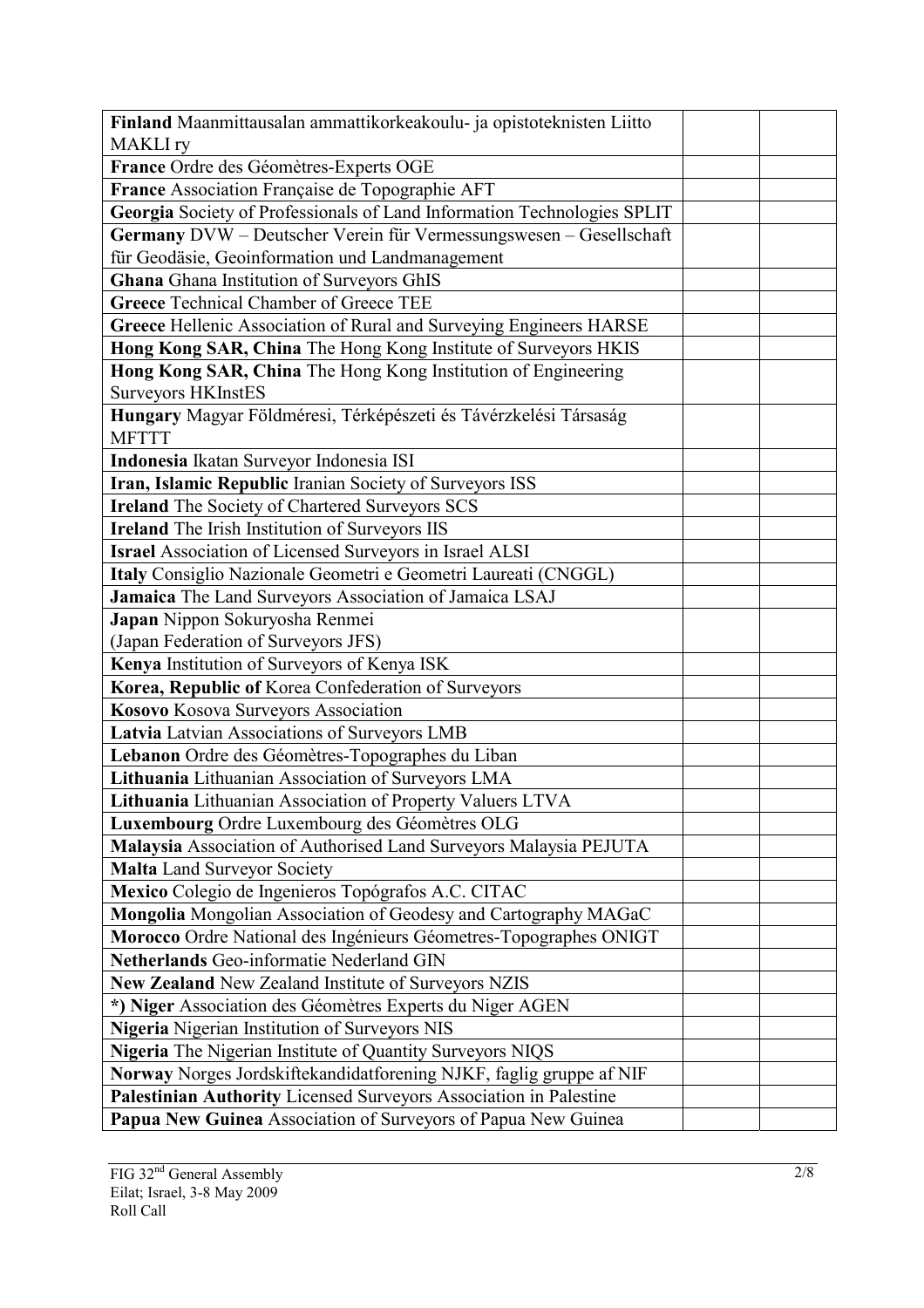| <b>ASPGN</b>                                                                         |     |     |
|--------------------------------------------------------------------------------------|-----|-----|
| Philippines Geodetic Engineers of the Philippines, Inc.                              |     |     |
| Poland Stowarzyszenie Geodetow Polskich SGP                                          |     |     |
| Portugal Ordem dos Engenheiros, Colégio de Engenharia Geografica<br><b>ORDENG</b>    |     |     |
| Puerto Rico, USA Colegio de Ingenieros y Agrimensores de Puerto Rico<br><b>CIAPR</b> |     |     |
| Romania Union of Romanian Geodesy                                                    |     |     |
| Romania Romanian Association of Private Surveyors APCGCR                             |     |     |
| <b>Russian Federation</b> Federal Service of Geodesy and Cartography of              |     |     |
| Russia                                                                               |     |     |
| Republic of Serbia Union of Surveying Engineers of Serbia                            |     |     |
| Slovak Republic Slovak Union of Surveyors and Cartographers                          |     |     |
| Slovak Republic Chamber of Surveyors and Cartographers KGK                           |     |     |
| Slovenia Association of Surveyors of Slovenia ZGS                                    |     |     |
| South Africa South African Council for Professional and Technical                    |     |     |
| <b>Surveyors PLATO</b>                                                               |     |     |
| Spain Ilustre Colegio Oficial de Ingenieros Técnicos de Topografía                   |     |     |
| Sri Lanka Surveyors' Institute of Sri Lanka                                          |     |     |
| Sweden Association for Chartered Surveying, Property Evaluation and                  |     |     |
| <b>Transactions - ASPECT</b>                                                         |     |     |
| Switzerland geosuisse - Swiss society of geomatics and landmanagement                |     |     |
| Syria Order of Syrian Engineers and Architects                                       |     |     |
| Tanzania Institution of Surveyors of Tanzania IST                                    |     |     |
| Trinidad and Tobago Institute of Surveyors of Trinidad and Tobago                    |     |     |
| Tunisia Association Nationale des Ingenieurs Géomètres-Experts                       |     |     |
| <b>Tunisiens ANIGET</b>                                                              |     |     |
| Turkey TMMOB Chamber of Surveying Engineers of Turkey                                |     |     |
| <b>Ukraine</b> Ukrainian Society of Geodesy and Cartography                          |     |     |
| United Kingdom The Royal Institution of Chartered Surveyors RICS                     |     |     |
| <b>United Kingdom Institution of Civil Engineering Surveyors</b>                     |     |     |
| United States of America. American Congress on Surveying and Mapping                 |     |     |
| <b>ACSM</b>                                                                          |     |     |
| United States of America The Appraisal Institute AI                                  |     |     |
| Uruguay Asociacion de Agrimensores del Uruguay                                       |     |     |
| Vietnam Association of Geodesy, Cartography and Remote Sensing                       |     |     |
| <b>VGCR</b>                                                                          |     |     |
| <b>Zimbabwe</b> Survey Institute of Zimbabwe SIZ                                     |     |     |
| *) membership to be decided by the General Assembly 4 May 2009                       | /99 | /99 |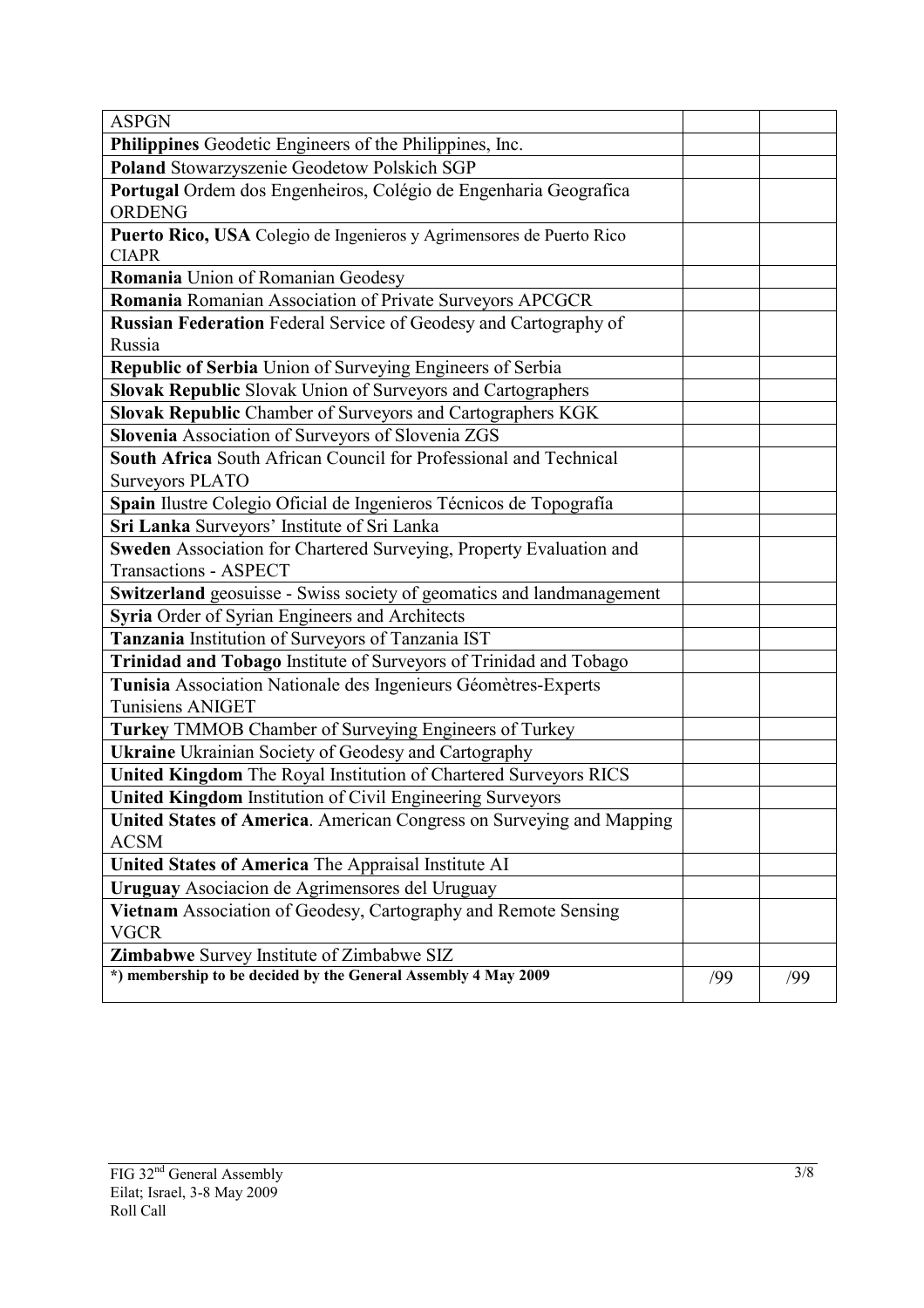| <b>AFFILIATES</b>                                                      |     |     |
|------------------------------------------------------------------------|-----|-----|
| <b>Australia and New Zealand (ANZLIC)</b>                              |     |     |
| Belgium (General Administration of the Patrimonial Documentation)      |     |     |
| <b>Brunei Darussalam</b> (Survey Department)                           |     |     |
| Cambodia (Ministry of Land Management, Urban Planning and              |     |     |
| Construction)                                                          |     |     |
| Chile (Servicio Hidrográfico y Oceanográfico de la Armada de Chile)    |     |     |
| Colombia (Instituto Geográfico Agustin Codazzi, IGAC)                  |     |     |
| Denmark (National Survey and Cadastre, Denmark)                        |     |     |
| Finland (National Land Survey of Finland)                              |     |     |
| Hungary (Institute of Geodesy, Cartography and Remote Sensing, FÖMI)   |     |     |
| <b>Iceland</b> (The Land Registry of Iceland)                          |     |     |
| Republic of Iraq (General Directorate for Surveying, Ministry of Water |     |     |
| Resources)                                                             |     |     |
| Jordan (Department of Lands & Survey)                                  |     |     |
| Lao People's Democratic Republic (National Geographic Department)      |     |     |
| Macedonia (FYROM) (State Authority for Geodetic Works)                 |     |     |
| Mexico (National Institute of Statistics, Geography and Informatics,   |     |     |
| <b>INEGI</b> )                                                         |     |     |
| Mongolia (Administration of Land Affairs, Geodesy & Cartography)       |     |     |
| Namibia (Office of the Surveyor General)                               |     |     |
| Nepal (Survey Department, Government of Nepal)                         |     |     |
| Netherlands (Cadastre, Land Registry and Mapping Agency)               |     |     |
| Norway (Norwegian Mapping and Cadastre Authority)                      |     |     |
| Romania (National Agency for Cadastre and Land Administration)         |     |     |
| Rwanda (Ministry of Lands, Resettlement and Environment)               |     |     |
| <b>Russian Federation</b> (Siberian State Academy of Geodesy)          |     |     |
| Saudi Arabia, Kingdom of (Ministry of Municipal and Rural Affairs)     |     |     |
| Sweden (Lantmäteriet)                                                  |     |     |
| Tajikistan (Agency for Land Management, Geodesy and Cartography)       |     |     |
| <b>United Arab Emirates (Surveying Department, Dubai)</b>              |     |     |
| <b>USA</b> (NOAA, National Geodetic Survey)                            |     |     |
|                                                                        | /28 | /28 |
| <b>CORRESPONDENTS</b>                                                  |     |     |
| <b>Bahrain</b>                                                         |     |     |
| <b>Benin, Republic of</b>                                              |     |     |
| <b>Bhutan</b>                                                          |     |     |
| Gabon                                                                  |     |     |
| Guyana                                                                 |     |     |
| India                                                                  |     |     |
| Lesotho                                                                |     |     |
| Madagascar                                                             |     |     |
| <b>Saint Lucia, WI</b>                                                 |     |     |
| <b>Senegal</b>                                                         |     |     |
| Tanzania (Zanzibar)                                                    |     |     |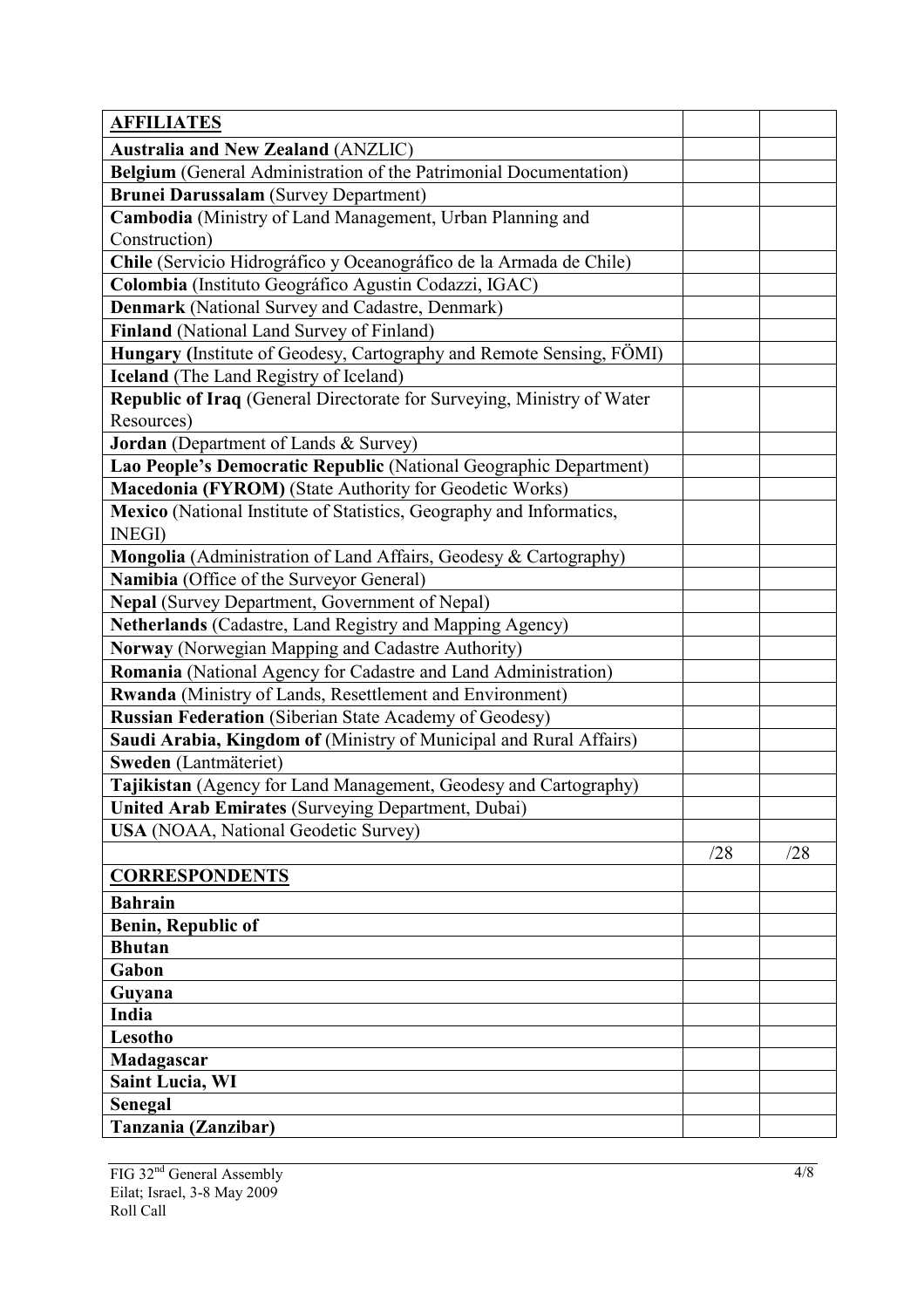| <b>Thailand</b>                                                        |     |     |
|------------------------------------------------------------------------|-----|-----|
| Tonga                                                                  |     |     |
| <b>Tunisia</b>                                                         |     |     |
| <b>Tuvalu</b>                                                          |     |     |
|                                                                        | /15 | /15 |
| <b>ACADEMIC MEMBERS</b>                                                |     |     |
| Australia The University of Melbourne                                  |     |     |
| <b>Australia RMIT University</b>                                       |     |     |
| <b>Australia</b> University of New South Wales                         |     |     |
| <b>Australia</b> University of Southern Queensland                     |     |     |
| <b>Australia</b> University of Technology Sydney                       |     |     |
| Austria BOKU, Vienna                                                   |     |     |
| <b>Bahrain Arabian Gulf University</b>                                 |     |     |
| Belgium University of Applied Sciences Kaho Sint-Lieven                |     |     |
| Belgium ECAM - Haute Ecole Leonard de Vinci, Département               |     |     |
| Construction                                                           |     |     |
| Belgium University of Liege, Unit of Geomatics                         |     |     |
| <b>Botswana</b> University of Botswana                                 |     |     |
| <b>Brazil UNISINOS</b>                                                 |     |     |
| <b>Canada University of Calgary</b>                                    |     |     |
| Canada University of New Brunswick                                     |     |     |
| Canada Université Laval                                                |     |     |
| Chile Universidad de Concepcion                                        |     |     |
| China Renmin University of China, School of Public Administration      |     |     |
| Colombia Universidad Distrital, Facultad de Ingenieria                 |     |     |
| Colombia Universidad Distrital, Facultad del Medio Ambiente y Recursos |     |     |
| <b>Naturales</b>                                                       |     |     |
| <b>Croatia</b> University of Zagreb                                    |     |     |
| <b>Denmark Aalborg University</b>                                      |     |     |
| <b>Egypt National Water Research Center</b>                            |     |     |
| Egypt National Research Institute of Astronomy & Geophysics            |     |     |
| Ethiopia Institute of Land Administration, Bahir Dar University        |     |     |
| Finland Helsinki University of Technology                              |     |     |
| <b>Finland EVTEK</b>                                                   |     |     |
| France Ecole Supérieure des Géomètres et Topographes                   |     |     |
| Germany Technische Universität München                                 |     |     |
| <b>Germany Anhalt University of Applied Sciences</b>                   |     |     |
| Germany University of Applied Sciences Oldenburg/Ostfriesland/         |     |     |
| Wilhemshaven                                                           |     |     |
| Germany Technische Universität Berlin                                  |     |     |
| <b>Ghana</b> University of Mines and Technology (UMaT)                 |     |     |
| <b>Greece National Technical University of Athens NTUA</b>             |     |     |
| Greece Technological Educational Institute of Athens                   |     |     |
| **) Guatemala Universidad de San Carlos de Guatemala                   |     |     |
| Hong Kong SAR, China The Hong Kong Polytechnic University              |     |     |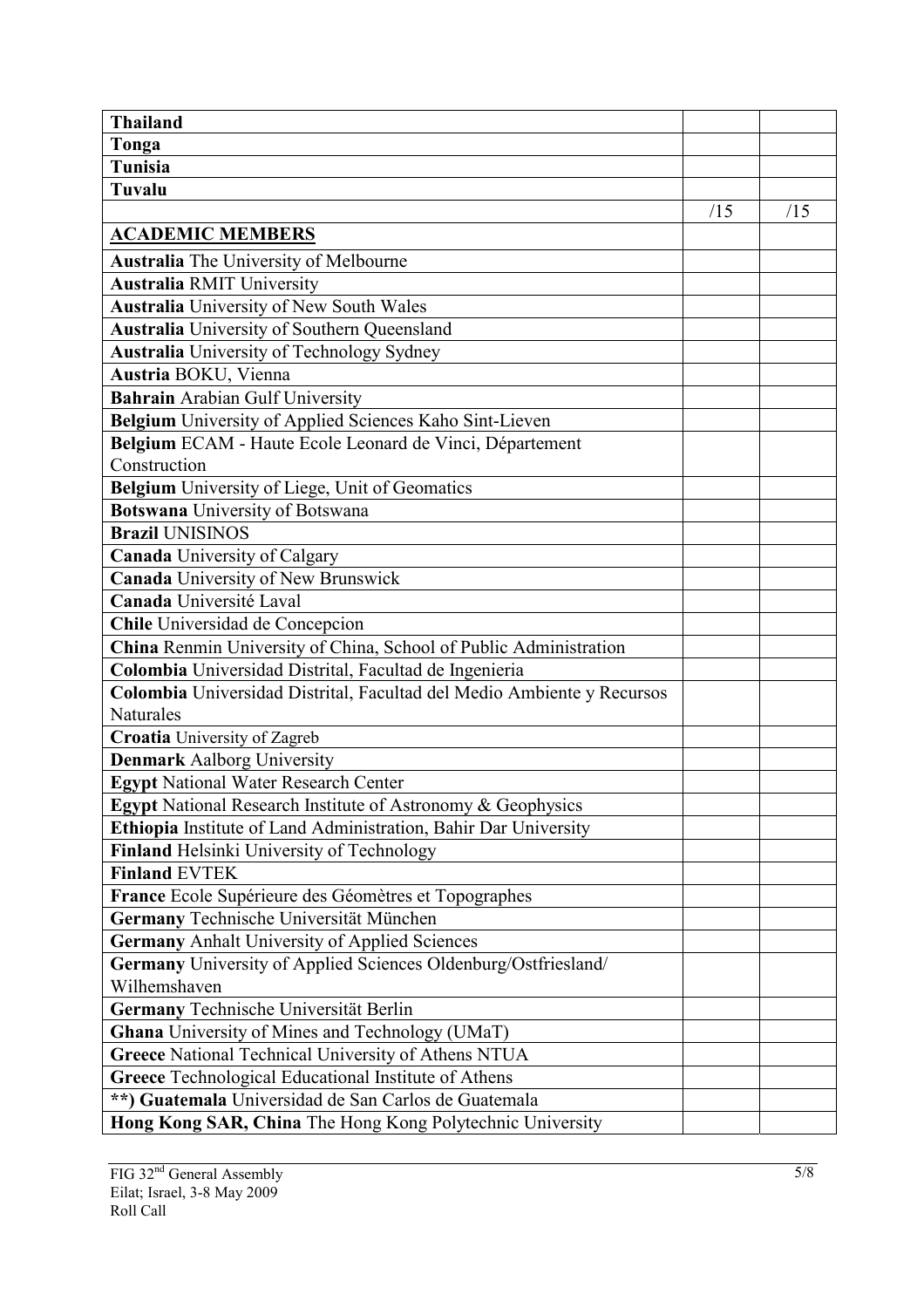| <b>Hungary</b> University of West Hungary                               |
|-------------------------------------------------------------------------|
| <b>Ireland Dublin Institute of Technology</b>                           |
| <b>Israel</b> Technion – Israel Institute of Technology                 |
| Jamaica University of Technology Jamaica                                |
| Kenya University of Nairobi                                             |
| Latvia Riga Technical University                                        |
| Lithuania Vilnius Gediminas Technical University                        |
| Lithuania Lithuanian University of Agriculture                          |
| **) Malaysia Universiti Teknologi Malaysia, Department of Geomatics     |
| Engineering                                                             |
| Mexico Universidad Autónoma de Nuevo León                               |
| <b>Nepal Land Management Training Centre</b>                            |
| Netherlands ITC International Institute for Geo-Information Science and |
| Earth Observation                                                       |
| <b>New Zealand University of Otago</b>                                  |
| <b>Nigeria</b> University of Lagos                                      |
| Nigeria Nnandi Azikiwe University                                       |
| Norway Agricultural University of Norway, Dept. of Land Use and         |
| Landscape Planning                                                      |
| Norway Norwegian University of Life Sciences, Department of             |
| Mathematical Sciences and Technology                                    |
| Oceania University of the South Pacific                                 |
| Palestinian Authority Palestine Polytechnic University                  |
| Poland Agricultural University of Krakow                                |
| Puerto Rico, USA Universidad de Puerto Rico                             |
| **) Puerto Rico, USA Polytechnic University of Puerto Rico              |
| Romania "Dunarea de Jos" University Galati                              |
| Romania 1 Decembrie 1918 University of Alba Iulia                       |
| <b>Russian Federation Moscow State University of Geodesy and</b>        |
| Cartography, Economic and Land Management                               |
| Russian Federation State University of Land Use Planning                |
| Serbia University of Novi Sad, Faculty of Technical Sciences            |
| <b>Singapore National University of Singapore</b>                       |
| Slovenia University of Ljubljana                                        |
| South Africa University of Cape Town                                    |
| Spain Universidad Politécnica de Madrid                                 |
| Spain Universidade de Santiago de Compostela                            |
| Spain Institut de Géomàtica, Castelldefels                              |
| <b>Sweden Lund University LTH</b>                                       |
| <b>Sweden Royal Institute of Technology</b>                             |
| Switzerland University of Applied Sciences Northwestern Switzerland     |
| Tanzania Ardhi University                                               |
| **) Turkey Istanbul Technical University                                |
| <b>United Kingdom Kingston University</b>                               |
| <b>United Kingdom Oxford Brookes University</b>                         |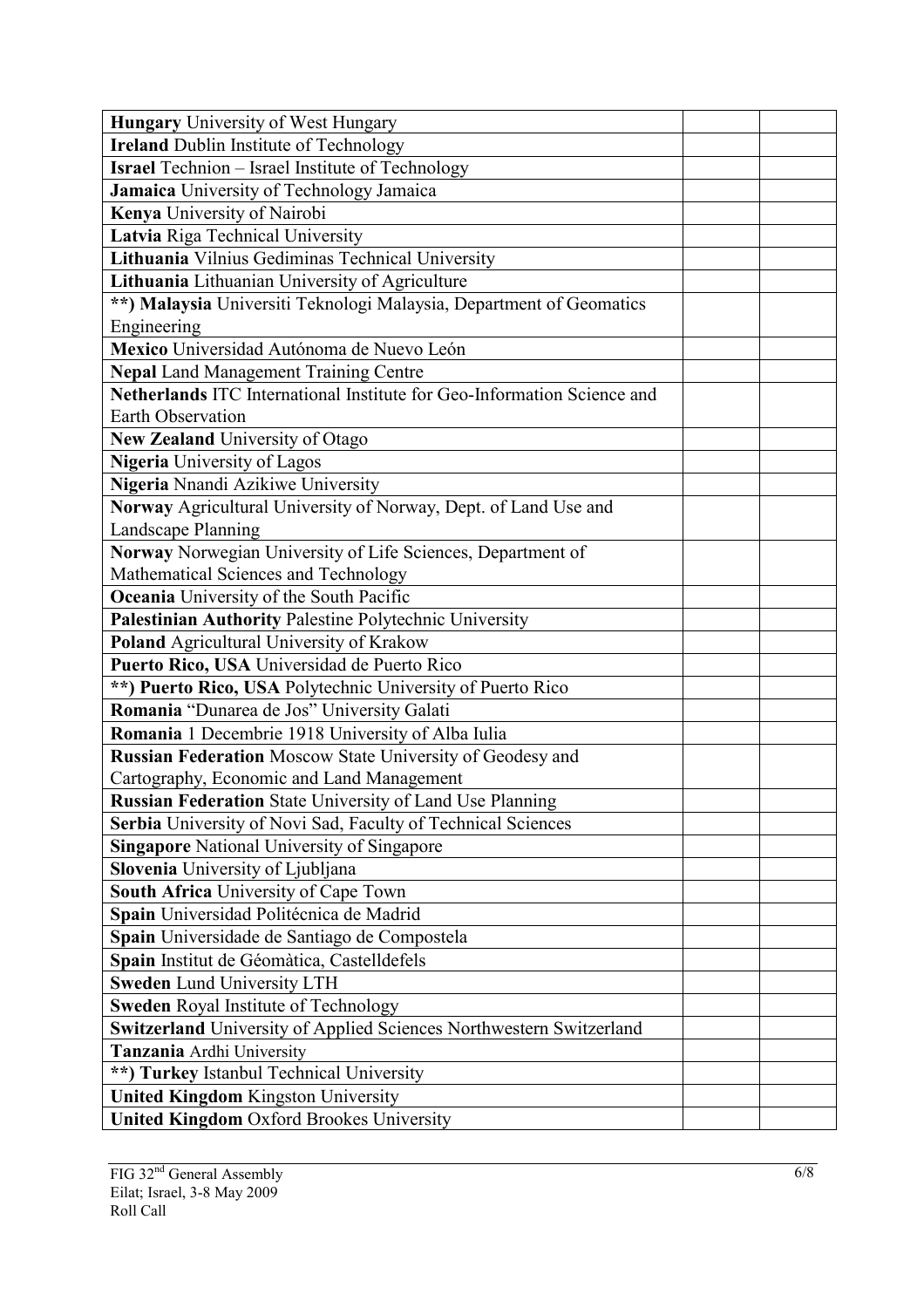| <b>United Kingdom Newcastle University</b>                                         |     |     |
|------------------------------------------------------------------------------------|-----|-----|
| United Kingdom The University of Nottingham                                        |     |     |
| <b>United Kingdom Sheffield Hallam University</b>                                  |     |     |
| <b>United Kingdom University College London</b>                                    |     |     |
| United Kingdom University of the West of England                                   |     |     |
| **) USA Ferris State University                                                    |     |     |
| <b>USA</b> New Mexico State University                                             |     |     |
| <b>USA Pennsylvania State University</b>                                           |     |     |
| USA Texas A&M University - Corpus Christi                                          |     |     |
| West Indies University of the West Indies                                          |     |     |
| **) expelled for unpaid membership fees in February 2009 and to be recorded by the | /79 | /79 |
| <b>General Assembly 4 May 2009</b>                                                 |     |     |
| <b>CORPORATE MEMBERS</b>                                                           |     |     |
| <b>Platinum level</b>                                                              |     |     |
| <b>Bentley Systems</b>                                                             |     |     |
| Environmental Systems Research Institute, Inc. (ESRI)                              |     |     |
| <b>Intergraph Mapping and Geospatial Solutions</b>                                 |     |     |
| Leica Geosystems AG                                                                |     |     |
| <b>TOPCON Co</b>                                                                   |     |     |
| Trimble Navigation Ltd.                                                            |     |     |
| <b>Gold level</b>                                                                  |     |     |
| Sokkia Co Ltd                                                                      |     |     |
| <b>Silver level</b>                                                                |     |     |
| <b>Blom ASA</b>                                                                    |     |     |
| <b>COWIA/S</b>                                                                     |     |     |
| Grontmij nv                                                                        |     |     |
| Magellan Navigation                                                                |     |     |
| <b>Bronze</b> level                                                                |     |     |
| AED-SICAD Aktiengesellschaft                                                       |     |     |
| Eimar Arabia Real Estate Development Co. Ltd.                                      |     |     |
| GIM International – Reed Business Information – Geo                                |     |     |
| <b>IGN</b> France International                                                    |     |     |
| Mason Land Surveys Limited                                                         |     |     |
| <b>MENSI S.A.</b>                                                                  |     |     |
| Schonstedt Instrument Company                                                      |     |     |
| **) SEDIC - Sudan Engineering and Digital Information Center                       |     |     |
| <b>Basic level</b>                                                                 |     |     |
| Derinsu Underwater Engineering Ltd.                                                |     |     |
| Geo:connexion Ltd                                                                  |     |     |
| <b>GEOEXPERT</b>                                                                   |     |     |
| GeoInformatics                                                                     |     |     |
| GIS Development Pvt. Ltd.                                                          |     |     |
| Hansa Luftbild Sensorik und Photogrammetrie GmbH                                   |     |     |
| Institut Cartogràfic de Catalunya                                                  |     |     |
| International Land Systems (ILS), Inc.                                             |     |     |
| LKN Earth Research & Consulting                                                    |     |     |